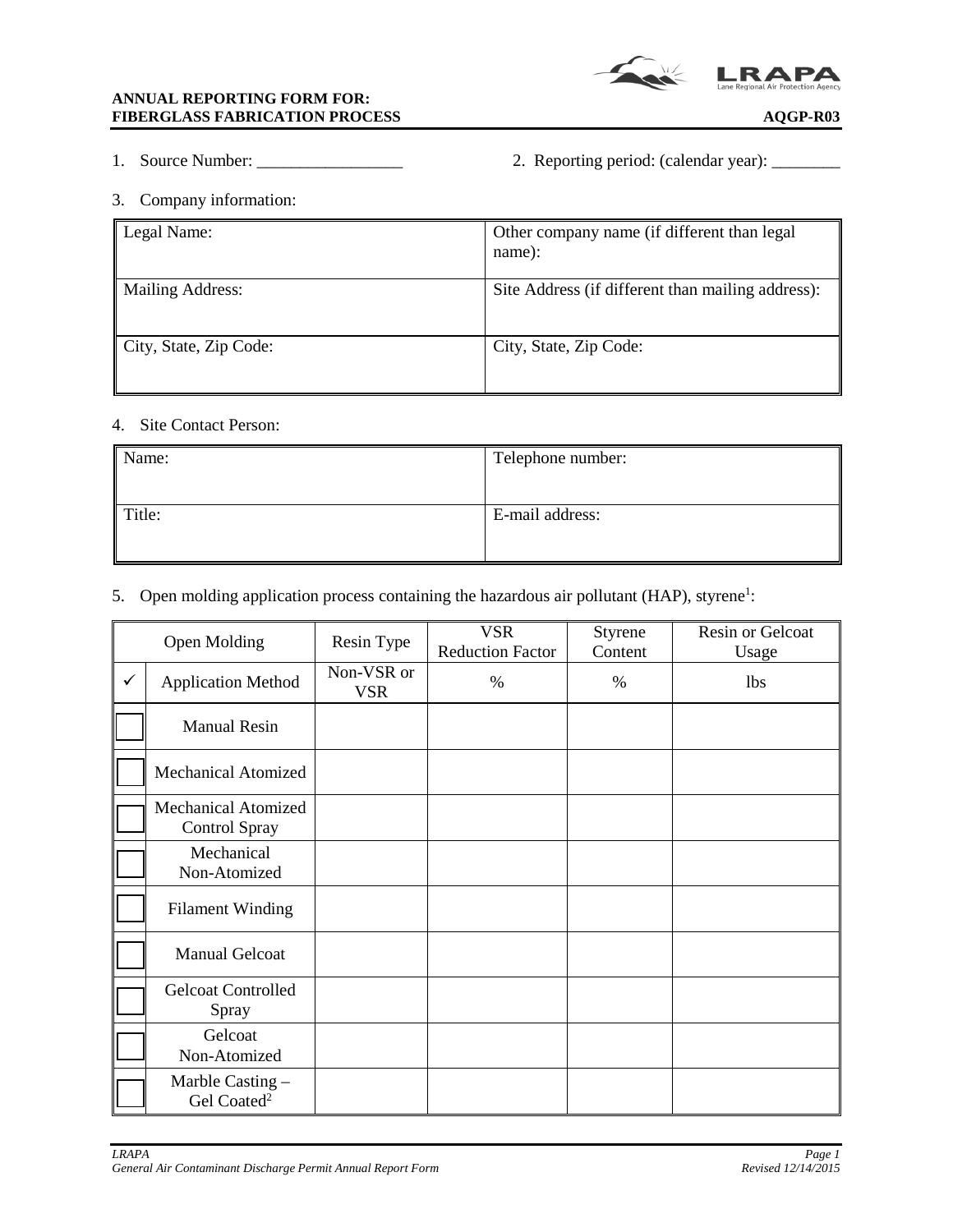6. Closed molding application process containing the hazardous air pollutant (HAP), styrene:

| Closed Molding                 | Resin Type               | VSR<br><b>Reduction Factor</b> | <b>Styrene</b><br>Content | Resin or Gelcoat<br>Usage |
|--------------------------------|--------------------------|--------------------------------|---------------------------|---------------------------|
| <b>Application Method</b>      | Non-VSR or<br><b>VSR</b> | $\frac{0}{0}$                  | %                         | 1bs                       |
| Marble Casting -<br>Semiclosed |                          |                                |                           |                           |
| <b>Resin Closed</b><br>Molding |                          |                                |                           |                           |

7. Indicate which application method(s), if any, use the following curing processes:

| <b>Curing Process</b>         | Application Method(s) Used |
|-------------------------------|----------------------------|
| Covered-Cure after Roll-Out   |                            |
| Covered-Cure without Roll-Out |                            |

8. Gelcoat application process containing the hazardous air pollutant (HAP), methyl methacrylate:

| Application | Methyl Methacrylate Content | <b>Gelcoat Usage</b> |
|-------------|-----------------------------|----------------------|
|             | %                           | lbs                  |
|             |                             |                      |
|             |                             |                      |
|             |                             |                      |

9. Volatile organic compound (VOC) containing coating and solvent usage:

| Solvent      |         | Density | Amount Used | VOC Content <sup>3</sup> |
|--------------|---------|---------|-------------|--------------------------|
| Manufacturer | Product | lb/gal  | gallons     | % by weight or<br>volume |
|              |         |         |             |                          |
|              |         |         |             |                          |
|              |         |         |             |                          |
|              |         |         |             |                          |
|              |         |         |             |                          |
|              |         |         |             |                          |
|              |         |         |             |                          |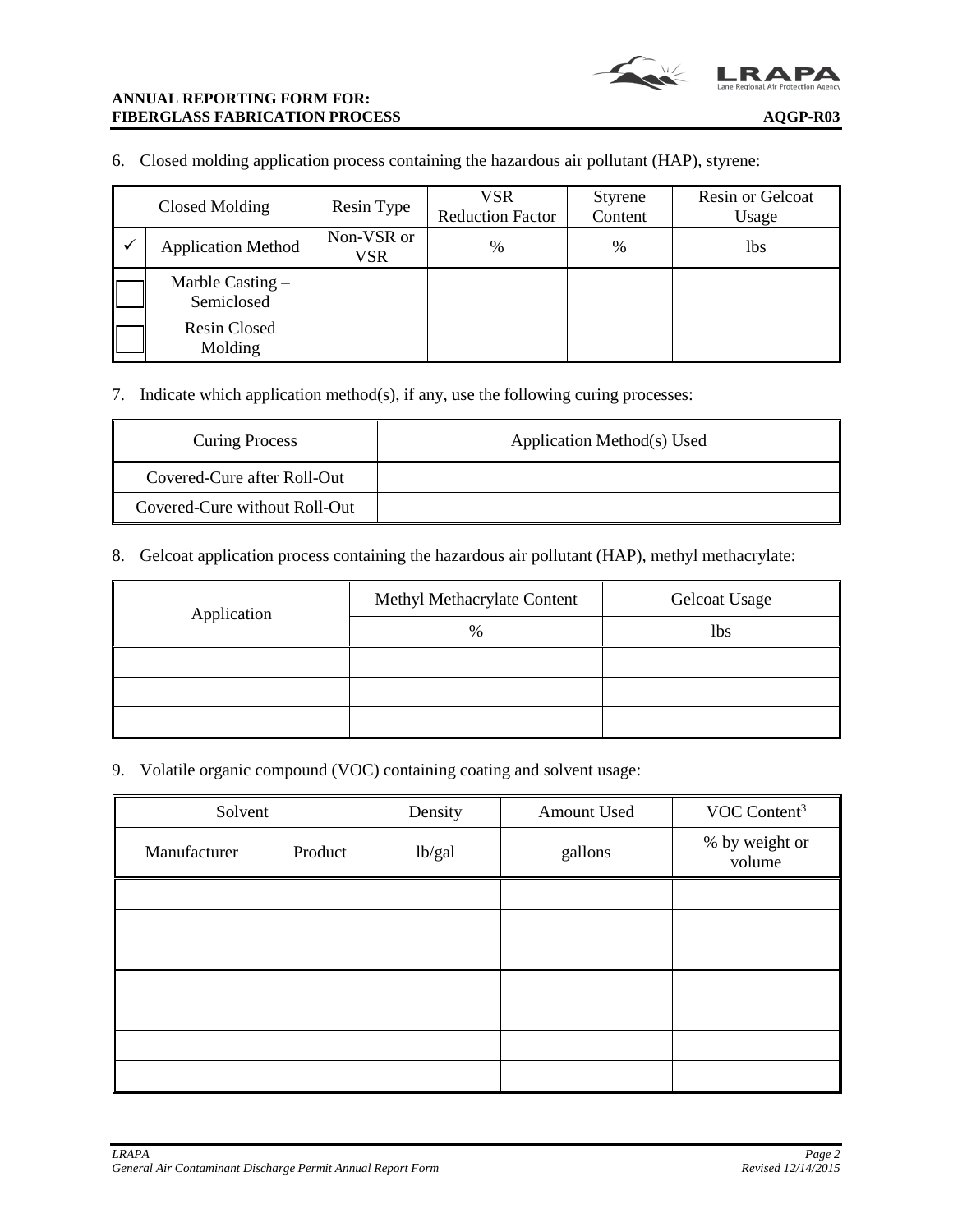

10. Summary of complaints relating to air quality<sup>4</sup>: List any air quality/nuisance complaints received within the last calendar year and how the complaints were addressed.

| Date | Complaint/What was it about?<br>Time |  | Response/What did you do? |
|------|--------------------------------------|--|---------------------------|
|      |                                      |  |                           |
|      |                                      |  |                           |
|      |                                      |  |                           |
|      |                                      |  |                           |

11. List permanent changes made to processes, process equipment or pollution control equipment that affected air contaminate emissions. Did you install new fiberglass molding or processing equipment during the reporting period?

## 12. Certifying Signature:

| Name of official (Printed or Typed): | Title of official and phone number: |
|--------------------------------------|-------------------------------------|
| Signature of official:               | Date:                               |

## **WHERE TO SUBMIT THIS REPORT:**

Please submit this form and applicable attachments to the Permit Coordinator at the following address:

Lane Regional Air Protection Agency 1010 Main Street Springfield, OR 97477 (541) 736-1056 E-mail: permitting[@lrapa.org](mailto:permitting@lrapa.org)

Footnotes:

- 1. Additional sheet attached for reporting multiple resin or gelcoat types with the same application method.
- 2. If the Marble Cast is gel coated, please indicate by which process (manual, controlled spray, etc.) the cast is coated. An additional sheet can be attached if necessary.
- 3. If the SDS does not list the VOC content of the solvent, list percent volatile instead.
- 4. Attach additional sheets if necessary.